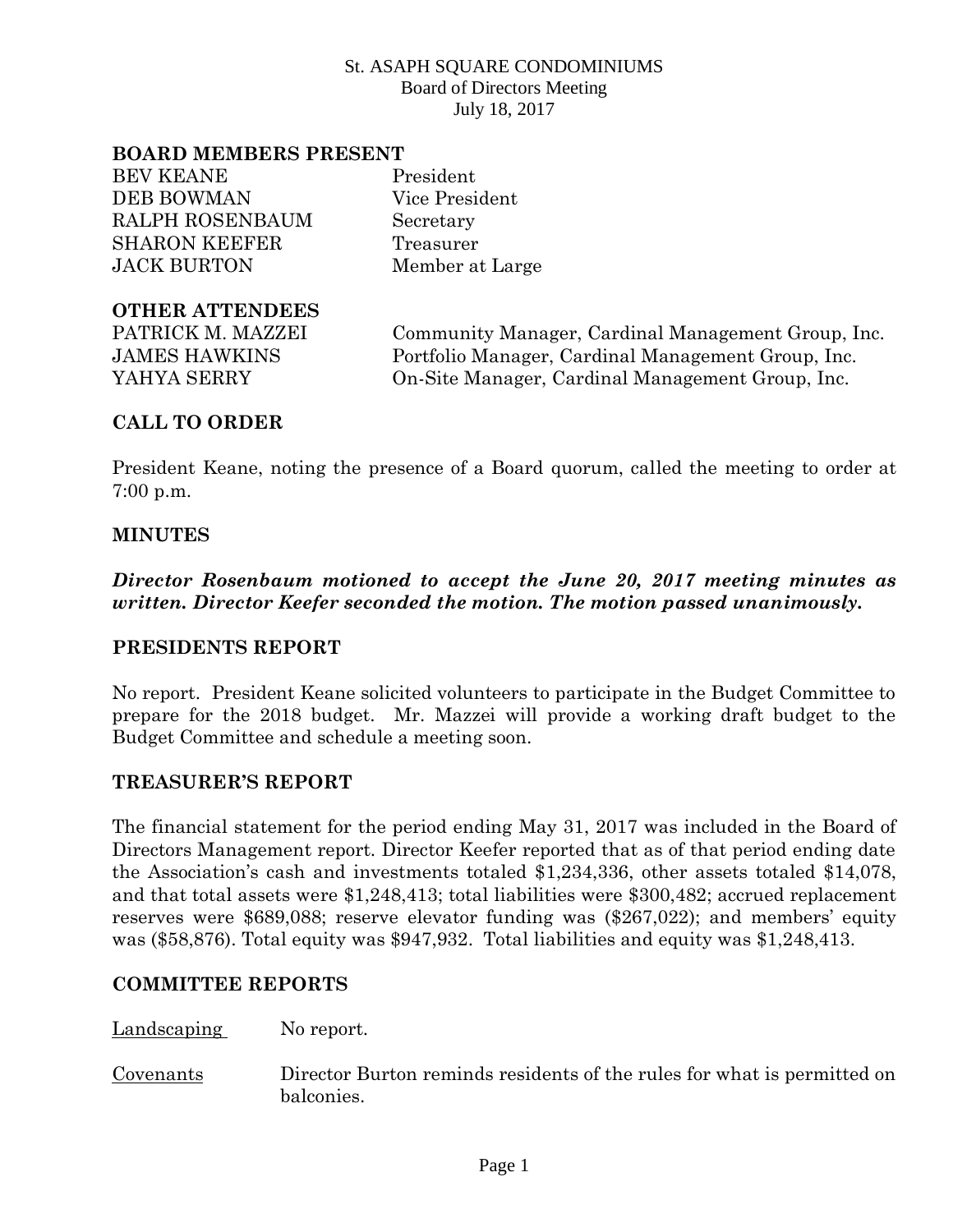| Design        | No report.                                                                                                                                                                                                                                                                                                                                                                                                                                                                                                                                                                                               |
|---------------|----------------------------------------------------------------------------------------------------------------------------------------------------------------------------------------------------------------------------------------------------------------------------------------------------------------------------------------------------------------------------------------------------------------------------------------------------------------------------------------------------------------------------------------------------------------------------------------------------------|
| <b>Social</b> | No report. Social Committee chair position is vacant.<br>The Welcome Wagon welcomed the new residents in units $\# 204, \# 417$ ,<br>and $\#$ 427.                                                                                                                                                                                                                                                                                                                                                                                                                                                       |
| Pool          | Director Rosenbaum reported large cracks in the pool surface coating<br>appeared. Mr. Mazzei replied that the pool company has been notified<br>of the cracks and the pool surface will be inspected at the end of the<br>season. He added that the Vice President of the pool company is<br>moving on. Director Rosenbaum added that residents have complained<br>that the lifeguard smokes near the sidewalk entrance and leaves his<br>cigarette butts on the ground. Another resident complained about the<br>lifeguard often talking loudly on his cell phone near residents' units<br>and windows. |
| By-laws       | No report. President Keane asked for volunteers to help with this<br>Committee.                                                                                                                                                                                                                                                                                                                                                                                                                                                                                                                          |

# **OTHER REPORTS**

Newsletter President Keane on behalf of Dr. Hando mentioned that Dr. Hando will contact newsletter contributors by e-mail with regard to the next newsletter.

City of Alexandria No report.

Website No report.

### **COMMUNITY FORUM**

A resident commended the hard work by President Keane and other Landscape Committee members and volunteers who helped fill the poolside planters, with special acknowledgement to Mr. Reyes and Mr. Serry for their assistance.

### **MANAGEMENT REPORT**

Management reported the following items to the Board:

1. Management provided the Board with the first draft of the 2018 Association budget. The budget does not include funding for a surveillance camera system. The draft budget is increased by approximately 6% over the 2017 budget.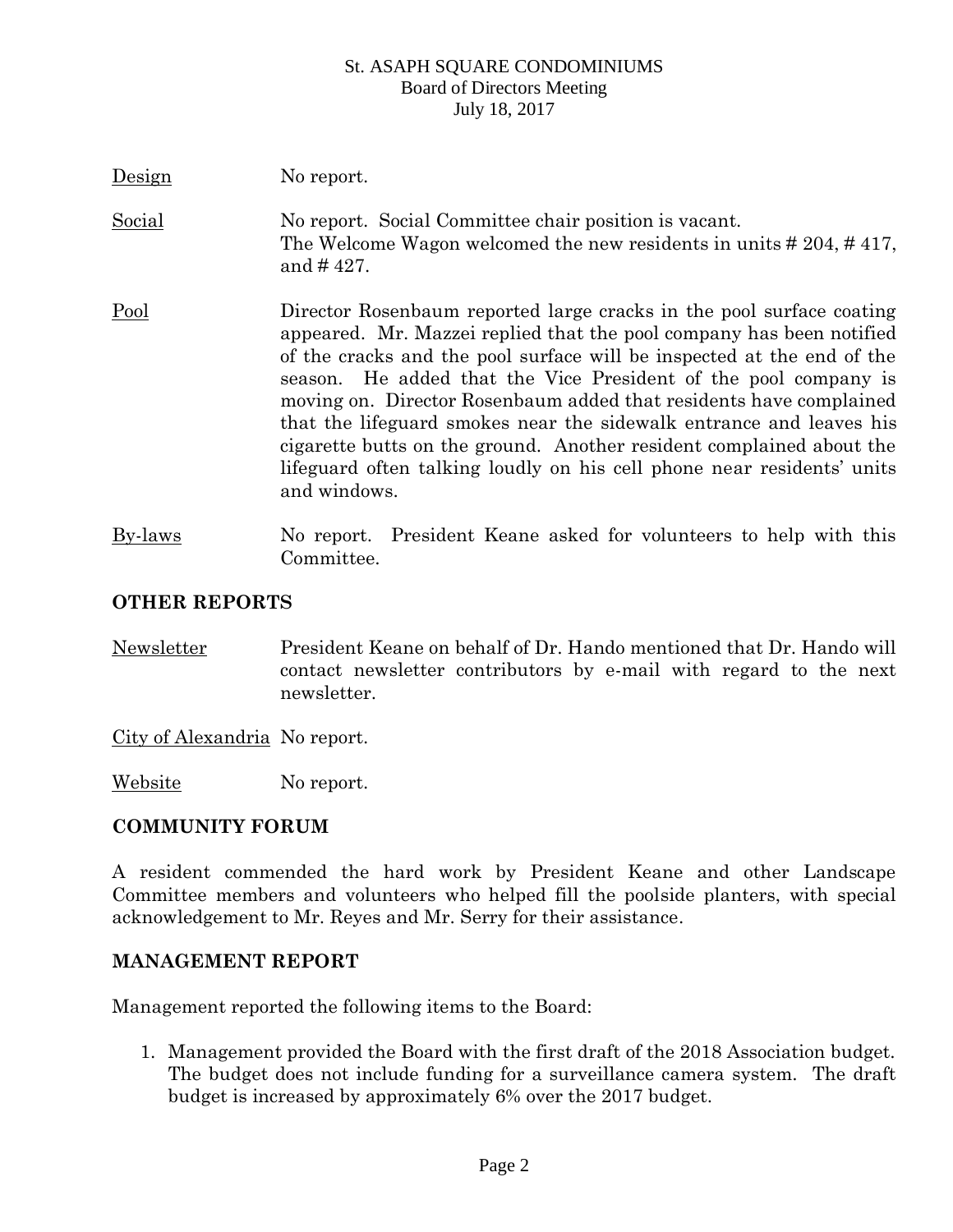- 2. Management provided the Board with the 2018 Association Insurance Renewal Proposal. Unfortunately Mr. Dickerson, the insurance broker, was unable to attend the meeting. Management noted the changes to the policy compared to last year are 1) the total premium increase is 1% over the expiring policy, and 2) the proposal and quote includes an offer to move the Workers Compensation policy to Travelers from The Hartford. *Director Rosenbaum made a motion to accept the USI proposed change to move the Workers compensation policy to Travelers from The Hartford. Director Keefer seconded the motion. The vote was unanimous. Director Rosenbaum made a motion to accept USI's proposal to renew the insurance policy as proposed for 2018, effective August 20, 2017, at an initial premium of \$8161.58. Director Keefer seconded the motion. The vote was unanimous.*
- 3. To follow up from the last Board meeting held June 20, 2017, Management received clarification from SETEC Corporation representatives that there would be no extra fees in addition to the quote provided for the surveillance camera system. Because the Association would use the cameras for surveillance and not actual monitoring, the only additional fee would be for an upgraded computer for Mr. Serry's office. No internet service would be required. The Board decided to wait to see how the 2018 budget looks before making further decisions about installing a surveillance camera system throughout the building.
- 4. The City of Alexandria performs an annual sprinkler system test in the building. Management provided the Board with a proposal from TYCO to make repairs in time for the mandated re-inspection date.

# **BUILDING MANAGER'S REPORT**

Mr. Serry presented a list of community repairs and updates. Highlights included:

- SimplexGrinnell provided feedback regarding the alarm horn installation in unit # 320. They declined the offer due to technical reasons. They suggested hiring an electrical engineer or a fire alarm engineer to develop a plan of action.
- Heart National power washed the building as contracted.
- Heart National is scheduled to clean the hallway carpets throughout the building July 24, 2017.
- Heart National was called to remediate a second floor flooding issue caused by a washing machine drain backup.
- Management is aware that a new American Pool Vice President for Operations will be responsible for pool operations. Management will ensure the new Vice President will address the deteriorating condition of the pool surface.
- Some patio gates will be repaired between July  $18 21$ , 2017.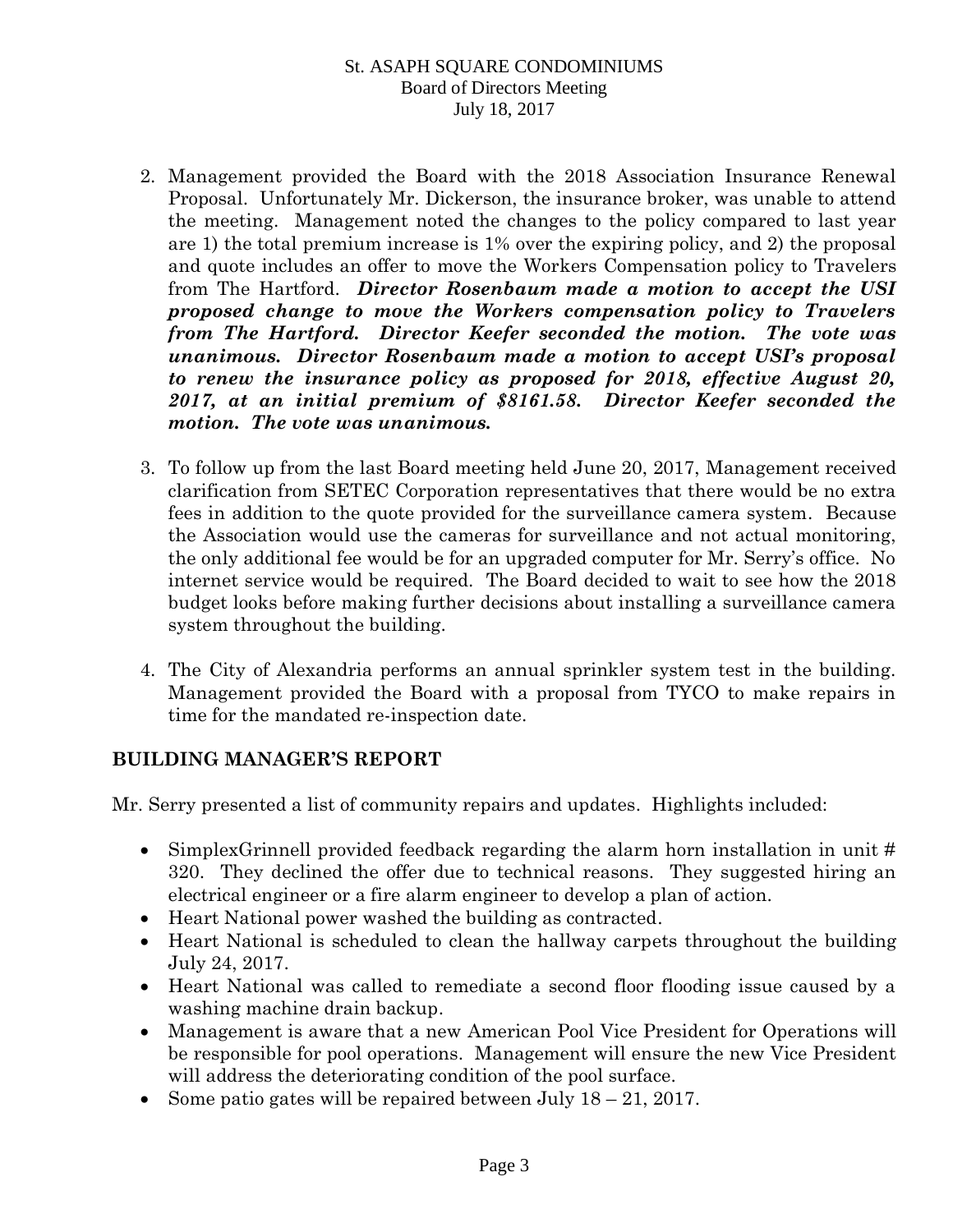- Courtyard benches were refinished by onsite staff.
- SimplexGrinnell performed the annual fire alarm inspection. A few discrepancies were found and need to be corrected by the re-inspection date set for August 21, 2017.
- The monthly fire alarm testing was completed by on site staff.
- The fire pump is run weekly and the auxiliary pipes in the garage are drained as needed. All flat roof surfaces and drains are checked and cleaned on a regular basis.
- The regular schedule of checking the building for needed repairs, replacement of burnt-out light bulbs and/or ballasts, and cleaning of the common areas, to name a few, continues on a regular basis.

# **Miscellaneous**

- 1. Management provided the Board a proposal from Tyco/SimplexGrinnell to service and repair the sprinkler system prior to the mandatory inspection. *Director Rosenbaum made a motion to accept the proposal from Tyco/SimplexGrinnell for sprinkler system service and repairs in the amount of \$2,860.10. Director Keefer seconded the motion. The vote was unanimous.* The cost of the repairs will come from budget line item  $\#61200 -$ Building repairs.
- 2. The resident currently renting unit # 420 requested a waiver of moving fees, as she is moving to unit # 406 on July 15, 2017. *Director Keefer made a motion to waive the moving fee for the resident of # 420 for the internal move. Director Burton seconded the motion. The vote was unanimous.*

# **Old Business**

- 1. Resident Cheryl Mirabella, unit # 206, discussed with the Board and residents in attendance her proposal to create a St. Asaph Square resident Facebook Group. This proposal was discussed as new business during the last Board meeting. The purpose of the Facebook Group is to serve as a means for residents to communicate with each other and foster community. A discussion ensued regarding the name, ownership, management, and advertising of the Facebook Group. The Board stated that the Facebook Group is not endorsed by the Association. Ms. Mirabella and the Board members will coordinate membership verification. President Keane noted that it is fine for Ms. Mirabella to post flyers about the Facebook Group to generate awareness and interest, and asked that she provide a copy of the flyer to give to Mr. Serry to post on the Community bulletin board. She also solicited feedback from residents regarding the matter.
- 2. Management provided the Board a revised draft of Policy Resolution No. 2017-01 –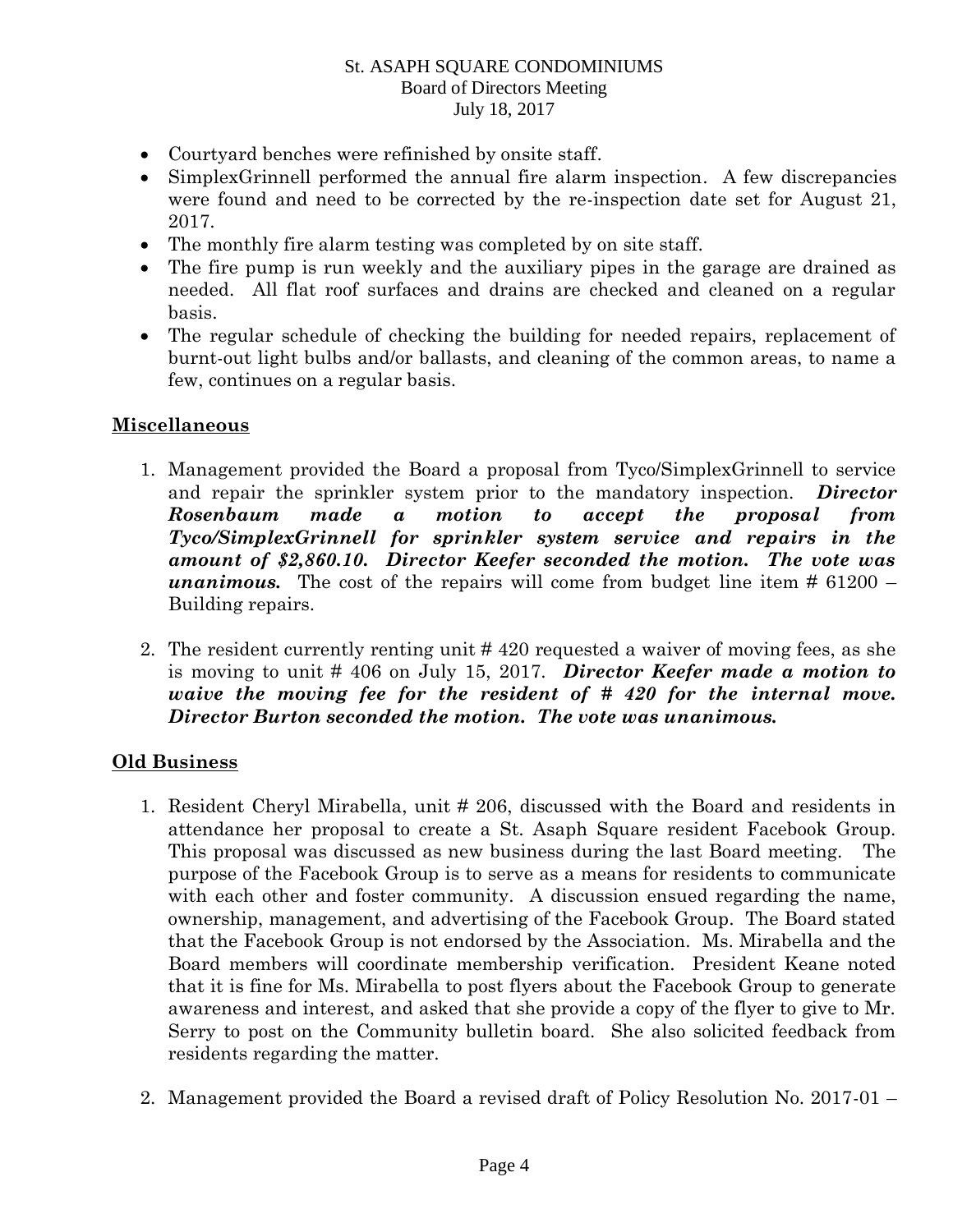Policy and Procedures for Move-in and Move-out and Deliveries 800 S. St. Asaph Street & 801 S. Pitt Street Alexandria VA. The Board made additional minor edits to the draft. *Director Bowman made a motion to approve the Policy Resolution No. 2017-01 as amended. President Keane seconded the motion. The vote was unanimous.* The new policy resolution will be effective August 1, 2017. A copy of the revised policy resolution will be posted to the owners/residents tab of the St. Asaph Square website.

3. Management provided the Board a revised draft of Policy Resolution No. 2017-02 – Contractors. *Director Bowman made a motion to approve the Policy Resolution No. 2017-02. Director Rosenbaum seconded the motion. The vote was unanimous.* The new policy resolution will be effective August 1, 2017. A copy of the revised policy resolution will be posted to the owners/residents tab of the St. Asaph Square website.

# **New Business**

- 1. A S. Pitt Street side elevator experienced a mechanical failure. Management presented the Board with two options – to either replace the failed machine with a new Mitsubishi machine at a cost of \$9,000.00 or to repair the failed machine at a cost of approximately \$1,139.48. *Director Rosenbaum made a motion to accept the Mitsubishi proposal to replace the failed machine at a cost of \$9,000.00. Director Burton seconded the motion. The vote was unanimous.*
- 2. A resident asked Management if the freight elevator pads could be installed every Friday and taken down every Monday. Management advised the Board that they could do this. No vote necessary.

# **EXECUTIVE SESSION**

*Director Bowman made a motion to 1) write off bad debt in the amount of \$17,961.56 and 2) drop further actions to collect this debt. Director Rosenbaum seconded the motion. The vote was unanimous.* 

### **ADJOURNMENT**

*At 8:32 pm the Board of Directors adjourned the meeting.* 

Respectfully submitted by,

\_\_\_\_\_\_\_\_\_\_\_\_\_\_\_\_\_\_\_\_\_\_\_\_\_\_\_\_\_\_\_\_\_\_\_\_

Celeste Johnston